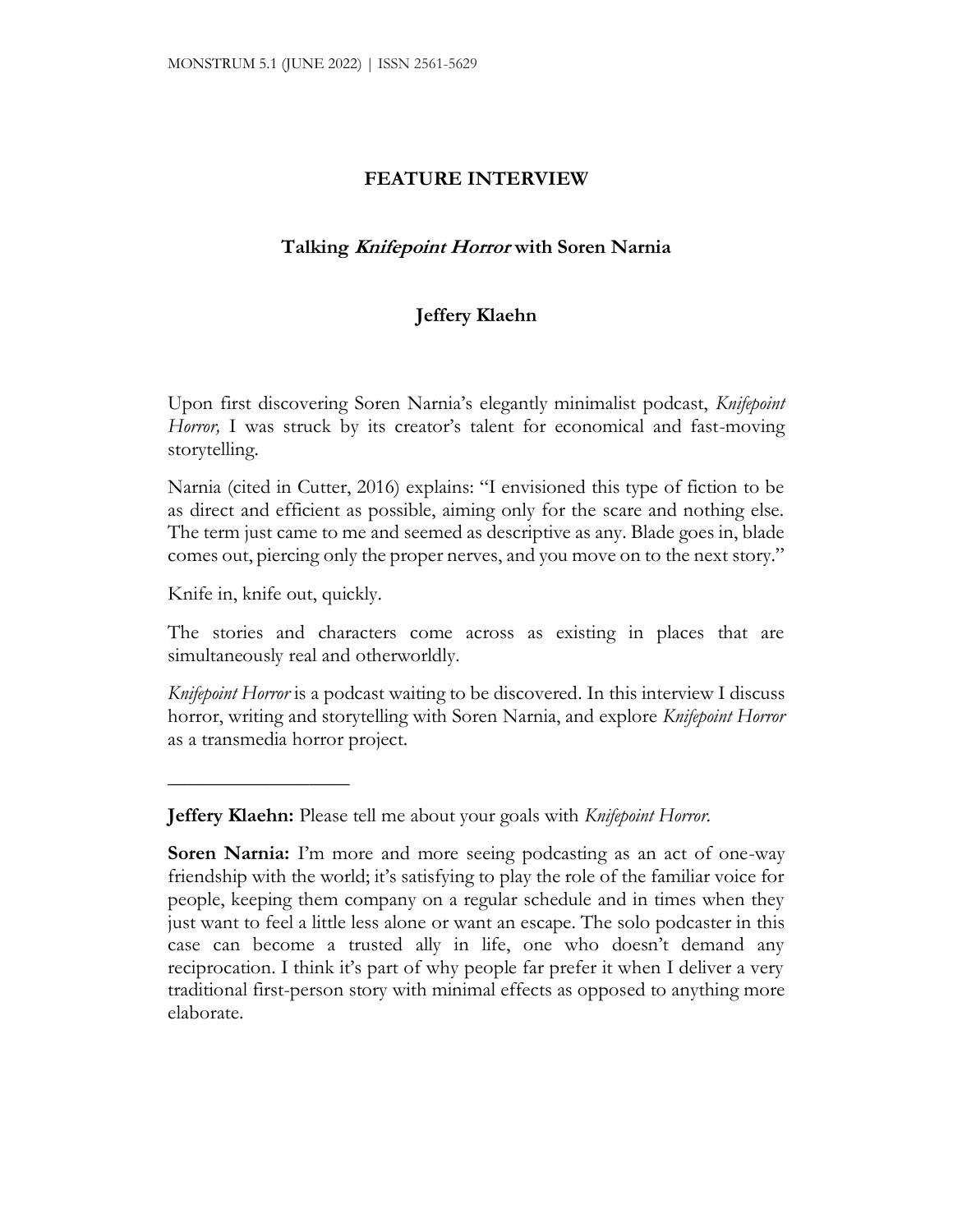In terms of horror, it's become a mission to give people a sense of surprise, of something they haven't quite heard before. Success for me now is having someone say, "That story went somewhere I wasn't quite expecting" more than "That was scary." I think what I owe the listener is originality.

It makes me feel good sometimes to think that I have no workable ideas left, because that means a new direction, even a subtle one, must be coming for me. I do often crave that horror would sort of just leave me alone, that no new ideas for that type of story will come and I'll be seized with a permanent sense of "That's it, it's over." I think there'll be an exciting freedom then to do other things. But horror keeps holding onto me, still just satisfying enough a pursuit to indulge the ideas that do come.

# **JK:** What does *Knifepoint Horror* mean, for you?

**Soren Narnia:** Originally, when I was just trying to test the waters of podcasting as a way of getting the stories out there, *Knifepoint Horror* meant a very direct and spare approach to storytelling, with the goal being to tell the scariest tale in the fewest words I could, stripping them of adornment almost entirely. But the concept has changed a bit over the years. These days there's an exhausting number of first-person audio horror stories to choose from, so I slowly began to look around for other concepts to play with, to keep myself interested in writing in the genre. In the last few years, it's been more about seeing what *else*  horror can do—adding that second layer of theme, focusing more on the characters and how they see the world, experimenting with different formats.

**JK:** 'digs' is one of my favorite *Knifepoint Horror* stories. In it, a man who has just leased an apartment finds his world unsettled by a string of creepy events. The story subsequently leads us through a maze of dark hallways and strange entanglements. Please share your thoughts and reflections about this story.

**Soren Narnia:** 'digs' is kind of an unusual story compared to the others. There's a bit of an element of dark comedy to it, which I'm trying to embrace just a little more, as I'm a big believer in varying tones within a single piece of fiction. Getting weird and wild and then pulling things back to straight terror can work beautifully and create something more memorable; I'm thinking here of some favorite movies, such as the original versions of *The Wicker Man, Dawn of the Dead,* and *Suspiria.* All of these have somewhat absurd moments of frenetic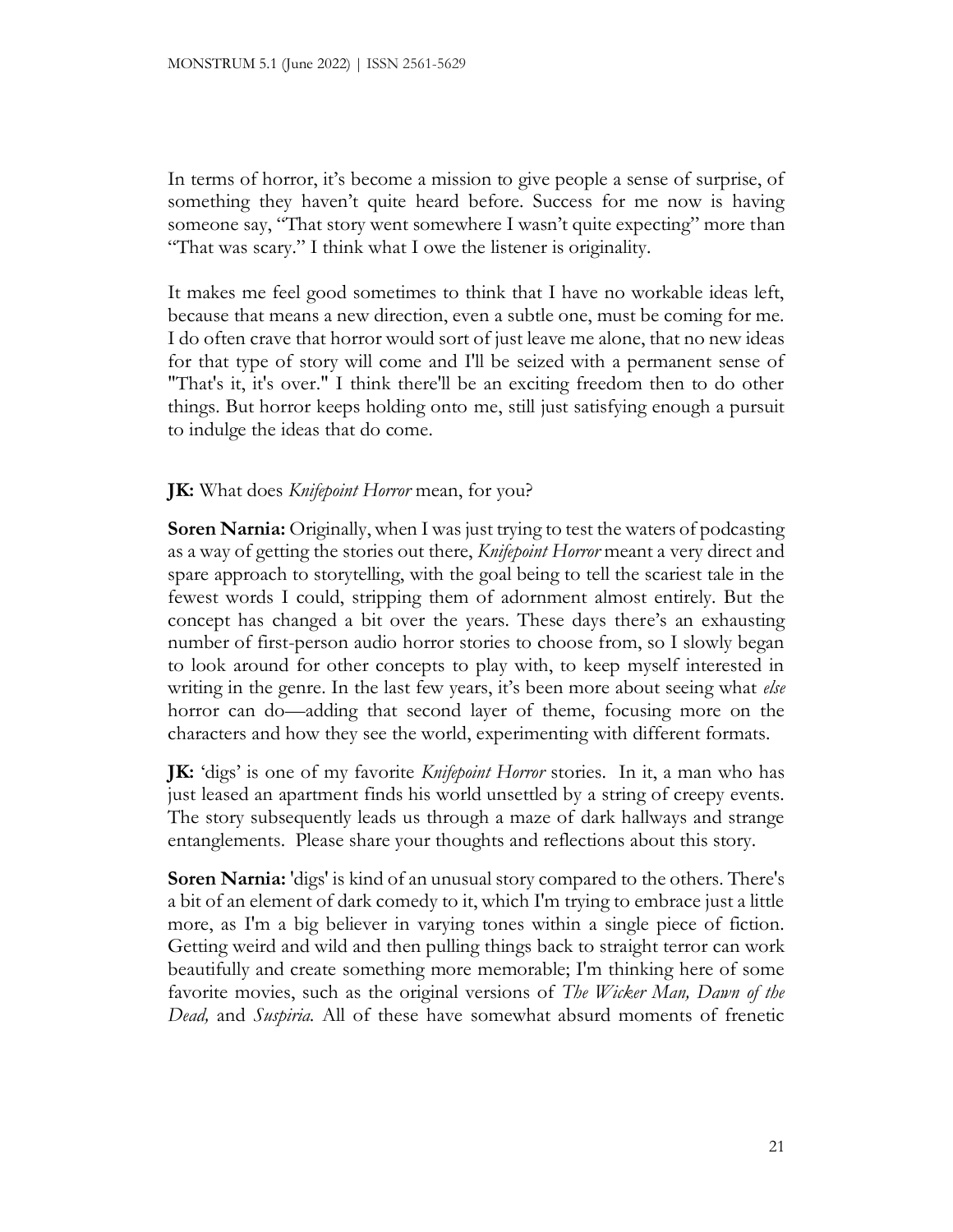wonkiness, then go dark at just the right times. I want to push that envelope a bit more.

**JK:** The entire story is grounded in a sense of the familiar but leaves so much to the imagination with the ending – which brings the knife.

**Soren Narnia:** I usually don't go much for truly weird "breakaways" in fiction, where we're thrown for such a loop that time and space get muddled. But something about 'digs' needed more of a push than I was giving it; it was crying out for more of an existential threat. That ending, to me, tells us that the narrator—one of the very few in these stories who is not under direct threat of death—may have stumbled into something far weirder than he thought, and I like the dark humor of that, the sense that he thought he was out of it all, safe and sound, but nope! God only knows who's knocking at that door. But no matter who it is, it *can't* be good.

**JK:** Your *Knifepoint Horror* stories feature a lone speaker telling the stories. What was the initial idea behind this in relation to the making of the audioplays?

**Soren Narnia:** The "solitary voice" effect on the listener was never anything planned; it was just the most efficient and logical way to convey these stories without getting too heavy into the realm of radio drama. Only after the podcast had been going for a few years, and I myself had become a fan of a certain style of podcast as a listener, that I really became aware of the power of a single voice in the dark. The best comparison I can make is the experience of listening to a baseball game on the radio. I like it when there's only one person in the booth because it feels like they're relating the story of the game directly to me, and we're sharing something. When a color commentator is added, that dynamic is broken, and I'm essentially listening to a talk show.

**JK:** Is *Knifepoint Horror* popular?

**Soren Narnia:** *Knifepoint Horror* may be popular within the very small genre of horror fiction podcasting, but that doesn't mean it's remotely recognizable in the broader horror realm, or that there aren't many podcasts like it that people listen to more. These stories certainly aren't something you're going to stumble across unless you're hunting specifically for horror fiction.

**JK:** Have you always been a fan of horror? What authors and works have influenced and shaped your perceptions of horror and the possibilities that storytelling affords?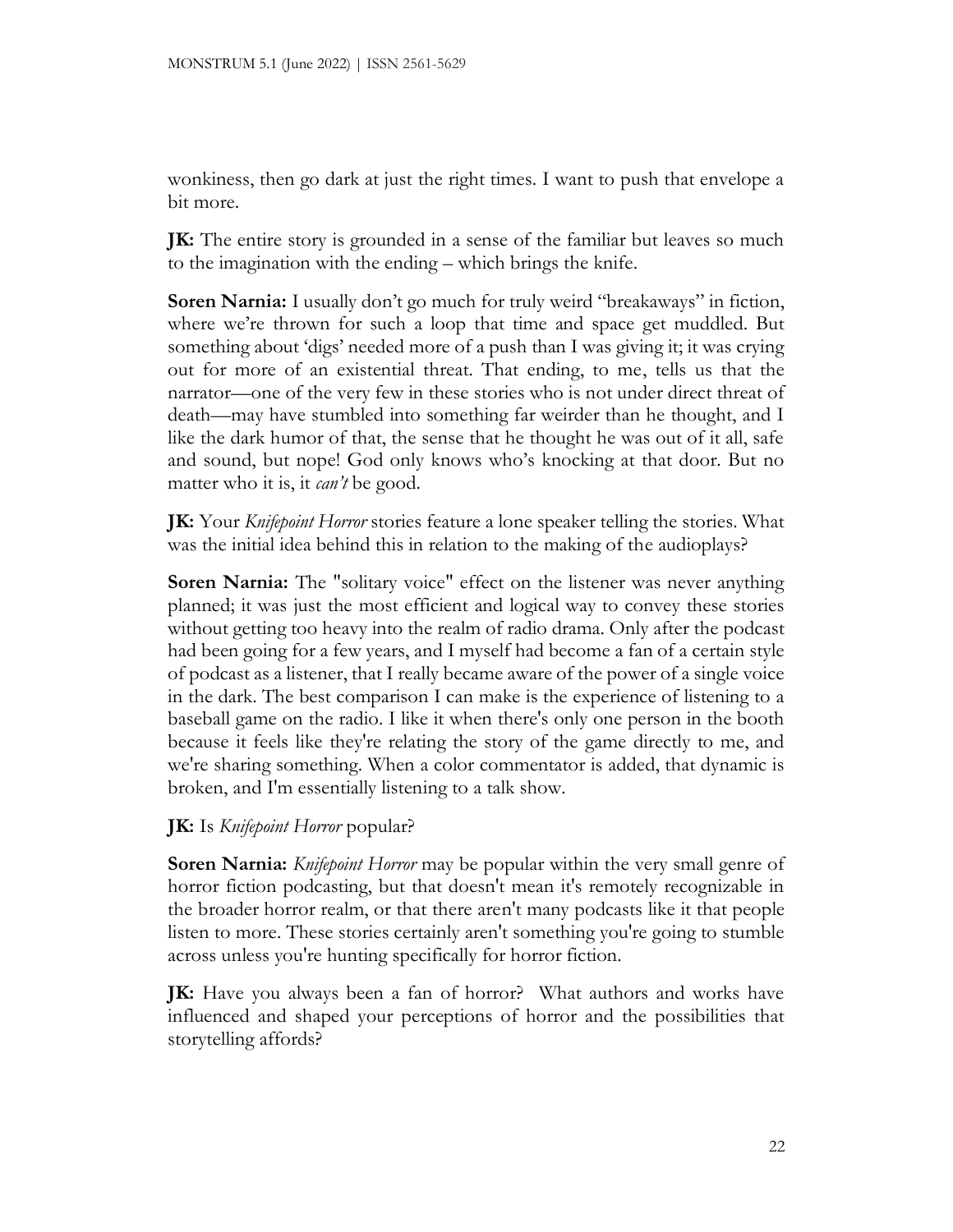**Soren Narnia:** For whatever reason, I was one of those kids that horror clicked for right away. It's funny how you can go into a bookstore and see Dracula or Frankenstein being depicted in books written for six-year-olds: our minds can grasp these concepts that early.

From the library I would check out oversized volumes of classic stories written between the late 19th and early 20th centuries, and I liked the atmosphere and the creepy quiet those stories delivered: Poe, M.R. James, Algernon Blackwood, Ambrose Bierce, H.P. Lovecraft, and so many others who perhaps had one or two stories survive them. Later of course came Stephen King, who may have been responsible for first putting it into my head that the *people* behind the horror were so important, a truth that hit me ever deeper with writers like Joyce Carol Oates and Shirley Jackson.

**JK:** Please discuss your approach to writing and storytelling.

**Soren Narnia:** I usually don't feel much like a questing artist—that is, when I'm trying to create something, I'm not in it for the journey and there are no demons being exorcised here. I think of the writing as a product, not much different from an end table at Ikea, and the final result that the reader experiences is all that matters to me. I'm just trying to build you a solid end table, not tell you about myself or follow some road to personal enlightenment. Every story is a piece of craftwork to me, something to be shaped and sanded and painted and then presented. I like that aspect of it, the slow crafting, working through all the rough edges until one day comes the presentation. And then I just want to move on, to build something else that will both catch your eye and support a bowl of popcorn without collapsing – not just today, but for years to come.

**JK:** This reminds me of the mention of Ikea in your story "A Convergence in Wintertime" and also of Stephen King likening Ira Levin to a "Swiss watchmaker" (1981, p. 284) in *Danse Macabre,* that craftwork metaphor, likening fiction and writing to other products that represent creative vision, artistry, skill, care, and years of practice, hard work and investment. Furniture, architecture and watches can be mass produced products, created and manufactured to market, *or,* alternatively, they are sometimes created as art, to be singularly unique representations, of vision, creativity and intent. Your stories definitely fall into the latter category – in an era when many writers, especially younger writers who are hopeful about finding audiences, are seemingly obsessed with "writing to market." Can you please speak to this, of your thoughts on how your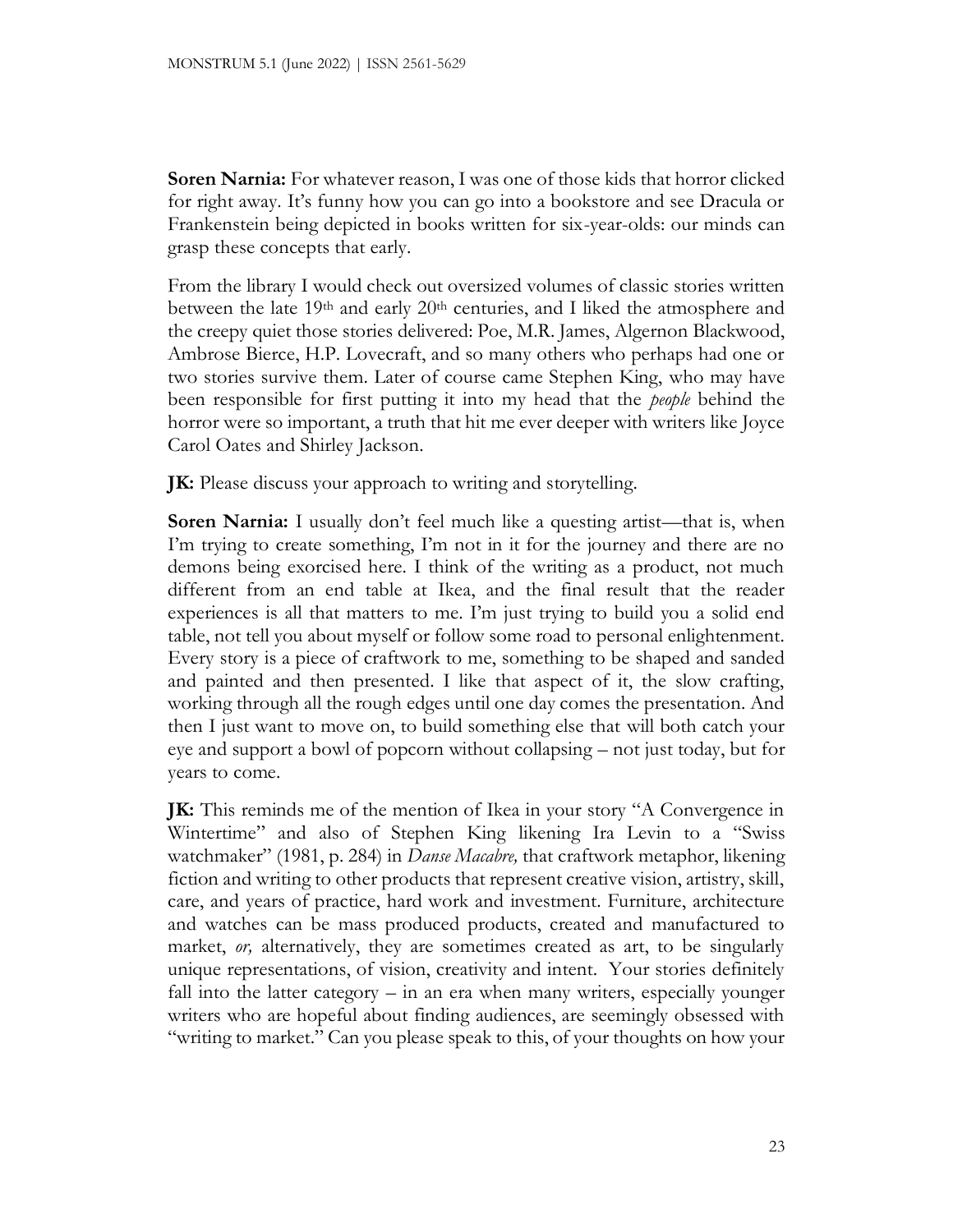own writing and creative work fit (and really don't) within the broader contexts of markets and commercialization of creative work? Your work so wonderfully strikes as, as you say, being concerned only with the stories themselves, and with their presentation in your podcasts.

**Soren Narnia:** I bet I'd be a very different writer if I'd had some sort of commercial success early. Better or worse, I can't say, but by *not* making money, I think I was given the freedom to write whatever I felt like writing, in whatever format most intrigued me at the moment, and to grow.

I do think money corrupts pretty much everything, but as they say, it's useful if you want to buy things. I only begin to resent commercialization when it creates friction with my actual experience of someone's work. It's possible for a creator to become so concerned with success that a tacky veneer is added to that experience. I far prefer it when I sense that someone is letting a desire for excellence guide their work, not a desire to make it popular.

Occasionally people will ask me for advice, and I usually say the same thing: that there's a big difference between having a life in the arts and making a living in the arts. You can absolutely have the first thing, as much of it as you want. You're free to revel in being an artist 24/7, starting today and lasting the rest of your life. That daily existence, that way of being, is right there for the taking. It's trying like hell to make a financial score off your creations that comes with a very high cost. Some people, like me, are probably better off not paying it.

**JK:** Isolation, vulnerability, regret, decay and sense of place are thematically central to many of your stories, contextualizing the anxiety and fear, the nightmares.

**Soren Narnia:** There's no horror without isolation. The places I set the stories in are all chosen to bring it out as intensely as possible. It's not just geography; it's meteorology, the effect of the seasons, the nature of the air and the light, the sounds of the wind and the rain. So many things go into making a listener feel that dread of being cut off from familiar things. I don't know if I have the skill to write something scary that takes place in a big city. I always need to clear as many people as possible out of the equation.

As for regret and decay—well, those themes emerge just from being in the world, seeing and sensing emotional pain, making mistakes, feeling the passage of time, watching the people we know get older. It all has to go into the stories, if they're going to feel real.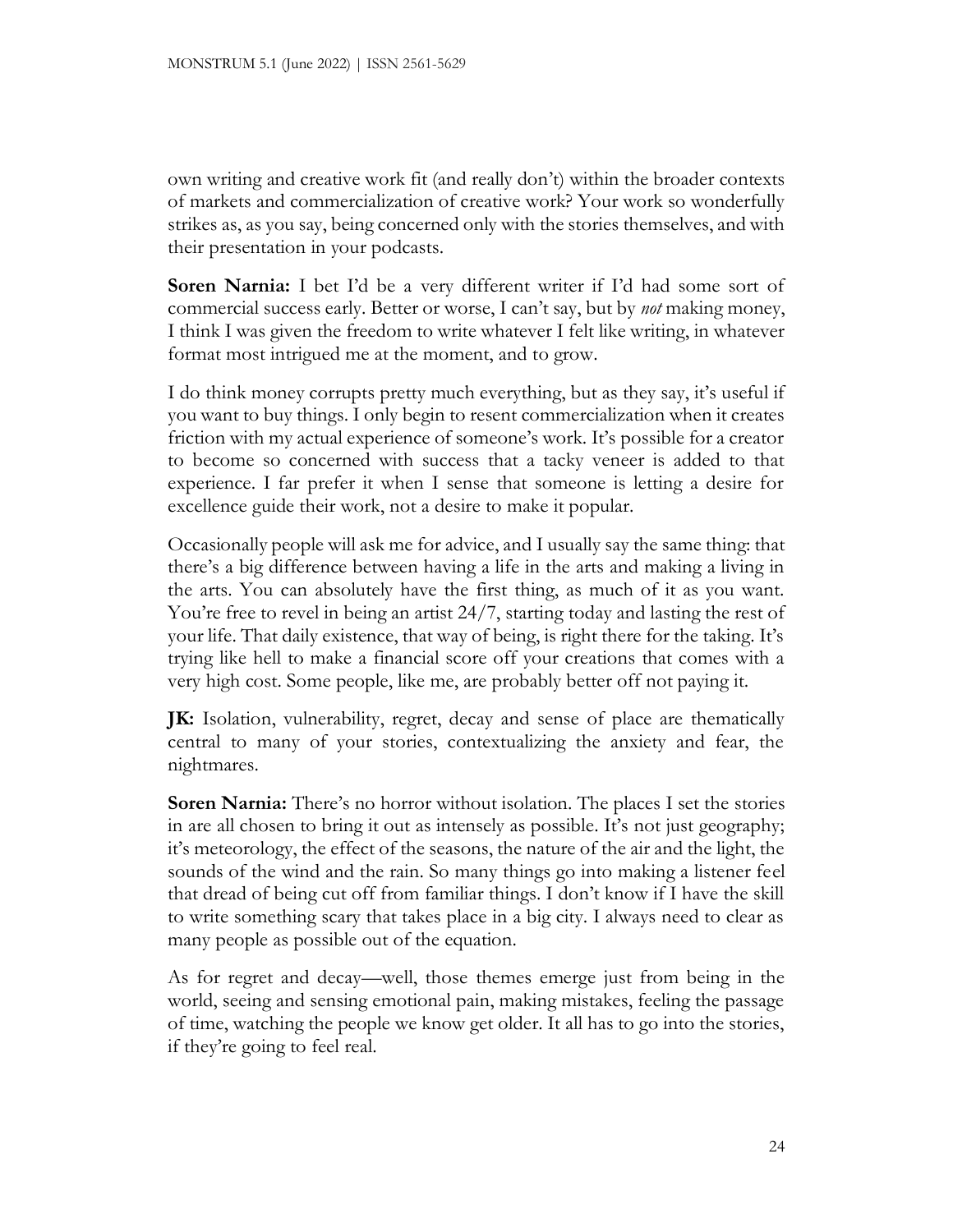**JK:** How did your podcast initially come about? What inspired your approach and the set up? Do you recall your early thinking about it?

**Soren Narnia:** I was intrigued by this new format that would let me send stories directly to the public with no gatekeeping, no permissions. My first thinking was that I would put out a collection of whatever type of story I had the most of, which happened to be horror. I wasn't aware of what else might be out there on the market already; it was purely an experiment. When I was finished with that first round of podcasting and had no more stories to share, I thought, "Well, that's interesting, maybe this is something for the future," and let it die. But the listenership kept seeming to increase long after I had stopped posting stories. I credit the listeners almost entirely with pulling me back in. They asked for more, and would not stop. I was surprised to find out how much I liked diving back in and continuing to write in this genre.

**JK:** Do you see your work as falling within the "new weird" genre, and what do you see as the most important parts of what you're doing, as a writer and creator?

**Soren Narnia:** This is the first time I've heard the term, although I'm certainly familiar with the old-school term "weird fiction," which I've always liked. I don't know that I'd classify this work as "new weird" as I understand it to mean after my three-minute deep dive on Wikipedia—it's more throwback than anything else. There's never a conscious attempt to world-build, or blend elements of scifi or fantasy into the mix. I'm a bit outdated even, a tad creaky in my approach, as if you picked up a horror anthology in 1963.

What makes it tough for me to put *Knifepoint Horror* into any particular bucket is that I have so little knowledge of today's buckets—I'm pathetically uneducated in what's going on in the world of horror fiction. I'm mostly aware of the trends of horror cinema instead. My reading habits are woeful. Woeful!

I would say the only important thing going on with *Knifepoint Horror* is that it might give a few more writers hope that an audience can be won from scratch, on an absolute shoestring, with no conscious promotion, no advertising or courting of the public on social media, no taking the focus off anything but the stories themselves. But we'll see if even that remains true in the years ahead as podcasting becomes ever more monetized and our listening choices are influenced more and more by marketing money. It could be that a podcast like this one, if started in 2022, would simply drown unnoticed in a sea of others.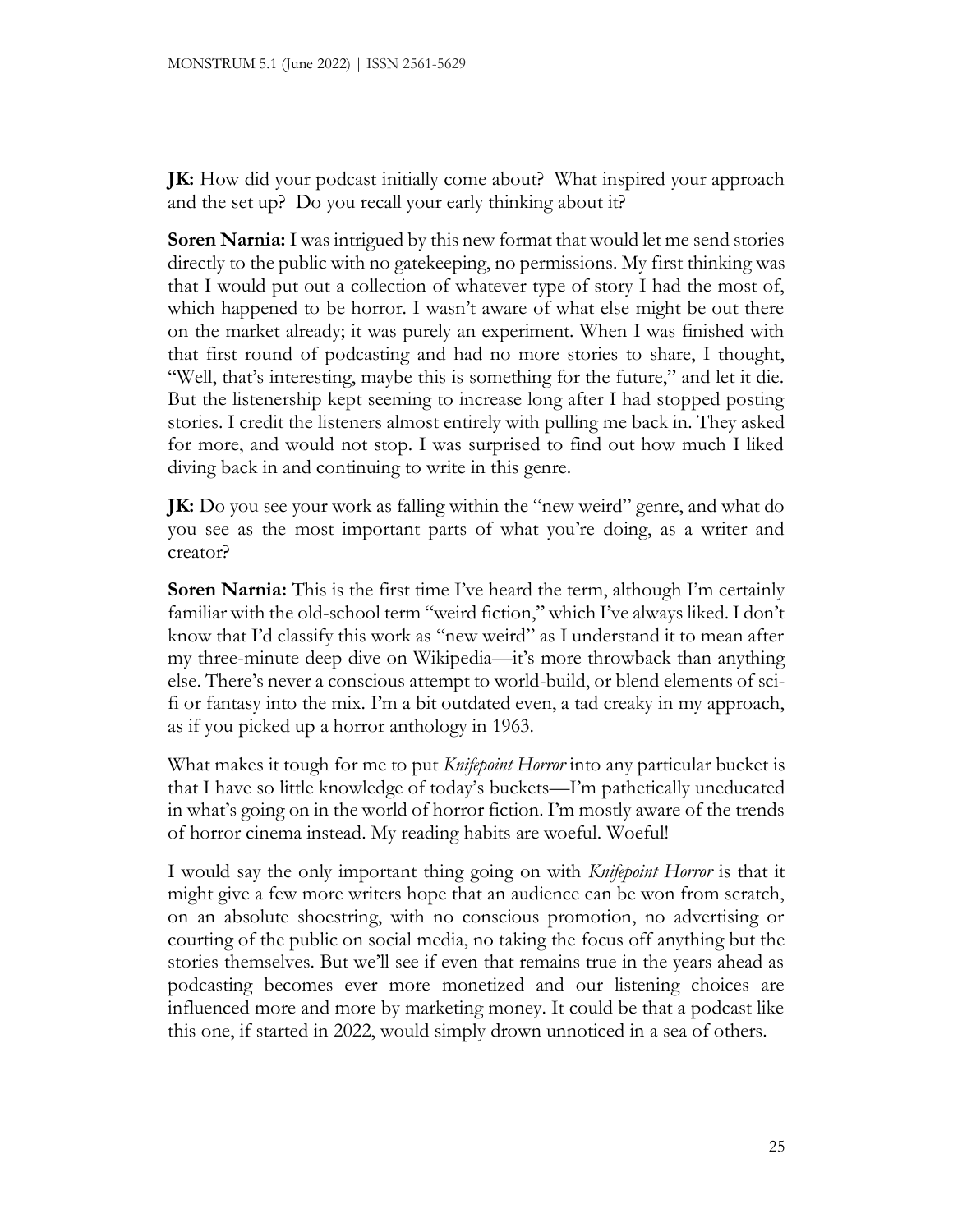**JK:** Is writing horror enjoyable for you? Is it sometimes challenging?

**Soren Narnia:** It just gets more and more challenging. I feel the need to not repeat myself. I respect the listeners' time too much to go back over tired ground. I know that when I sit down to a movie or a book or a podcast, I don't want my time wasted by half-hearted effort. It's just not fair to ask someone to trust you with their time and attention if you haven't busted your butt to craft something sturdy.

I love the parts of creating that come before sitting down to the laptop—the dreaming, the imagining, the neighborhood strolls as I work out the kinks and play and experiment. The writing itself can be, to me, a dry, lonely, and fairly boring business, and not even in my top five things to do on a Saturday.

**JK:** What do you mean by "play and experiment" here? What type of thinking do you do at this stage?

**Soren Narnia:** It's great fun to bend a story this way and that when it's still harmless to do so. Changing the setting, changing the characters, doing a little gender switching maybe, plugging one element in and dropping others, trying out different themes to see if I can get a story to work on two tracks simultaneously. This is how some of the stories start out one way and slowly become something entirely different: mentally swatting everything against a wall to see what survives. Particularly entertaining and useful is playing the story as a movie in my mind---movies have ruined me, I can't stop thinking cinematically. Scenes get cut, a soundtrack is even added here and there. I even love the problems that pop up—story holes, logic gaps, problems with the suspension of disbelief. Each one is a challenge to turn the story left and right to get it back on course.

When I finally start typing, I feel far more locked in. Play time is over. Then it's just slowly chiseling the language and writing to create the tiny effects I need, sort of like putting various filters on a camera to see what gets the right tint or exposure.

**JK:** Do you have a favorite story from among those you've written to date?

**Soren Narnia:** I tend to like the ones where the elements come into play—I really feel the cold and the snow and the wind and the rain, see them and hear them in my mind so clearly when I write. I'm very partial to a story like "Twelve Tiny Cabins," but not entirely because of its wintry atmosphere. It's an example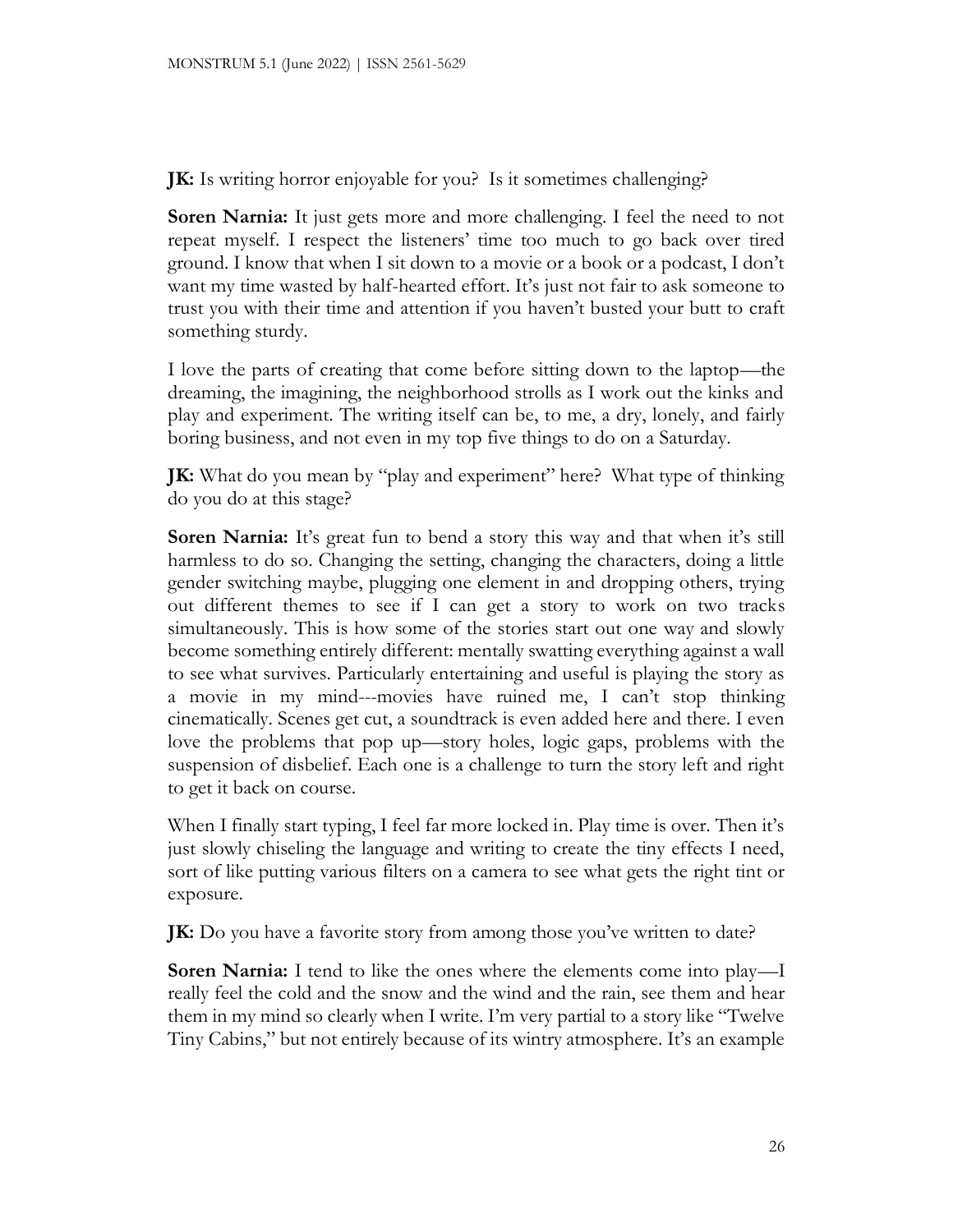of adding layers to a story, adding mystery and dimensions of character, so that the listener can't quite know exactly what sort of tale they're experiencing until it's all wrapped up.

**JK:** I also wanted to ask you about your story "The Tears of Sisyphus" – what inspired that story?

**Soren Narnia:** I'm fond of the idea of late second chances. So many of us don't get many opportunities to rewrite the story of our lives. I like human dramas that depict the hard reality of misspent years, but then give the characters an unexpected light at the end of the tunnel. These dramas are kind of rare. The message of "The Tears of Sisyphus" is the same as in the *Knifepoint Horror* story "I Was Called Anwen": You can break free. You must never stop hoping that you can.

As much as I like a good horror story, I really treasure a well-done inspirational tale. Those are harder to make plausible, but when they're pulled off, it's such a beautiful thing, and something that can be revisited for a lifetime. I've often considered leaving the horror genre and devoting myself fully to the more hopeful stories. But I've actually found little ways here and there to sneak that positive feeling into the dark stuff. Let's call it "humanist horror."

**JK:** *Knifepoint Horror: Book One* (2007) and *The Complete Knifepoint Horror* (2012) are print collections of your stories. Please share your thoughts and reflections on these.

**Soren Narnia:** This was another kind of experimentation: self-publishing as opposed to podcasting. The stories in those two volumes are generally experienced just as effectively in print as they are to the ear, so I thought I'd set them down. The books were eventually retired, but the stories reappeared in the newer *Knifepoint Horror* transcript collections.

In the end, I'd rather people have the experience than audio than in prose form, especially since the radio dramas are stripped of almost all their power on the page, but the written word in a paperback in one's hand always has a pull on certain corners of our imagination, so why not have every single story available in book form as well? It also helps those who want to do their own narrations or adaptations of the stories.